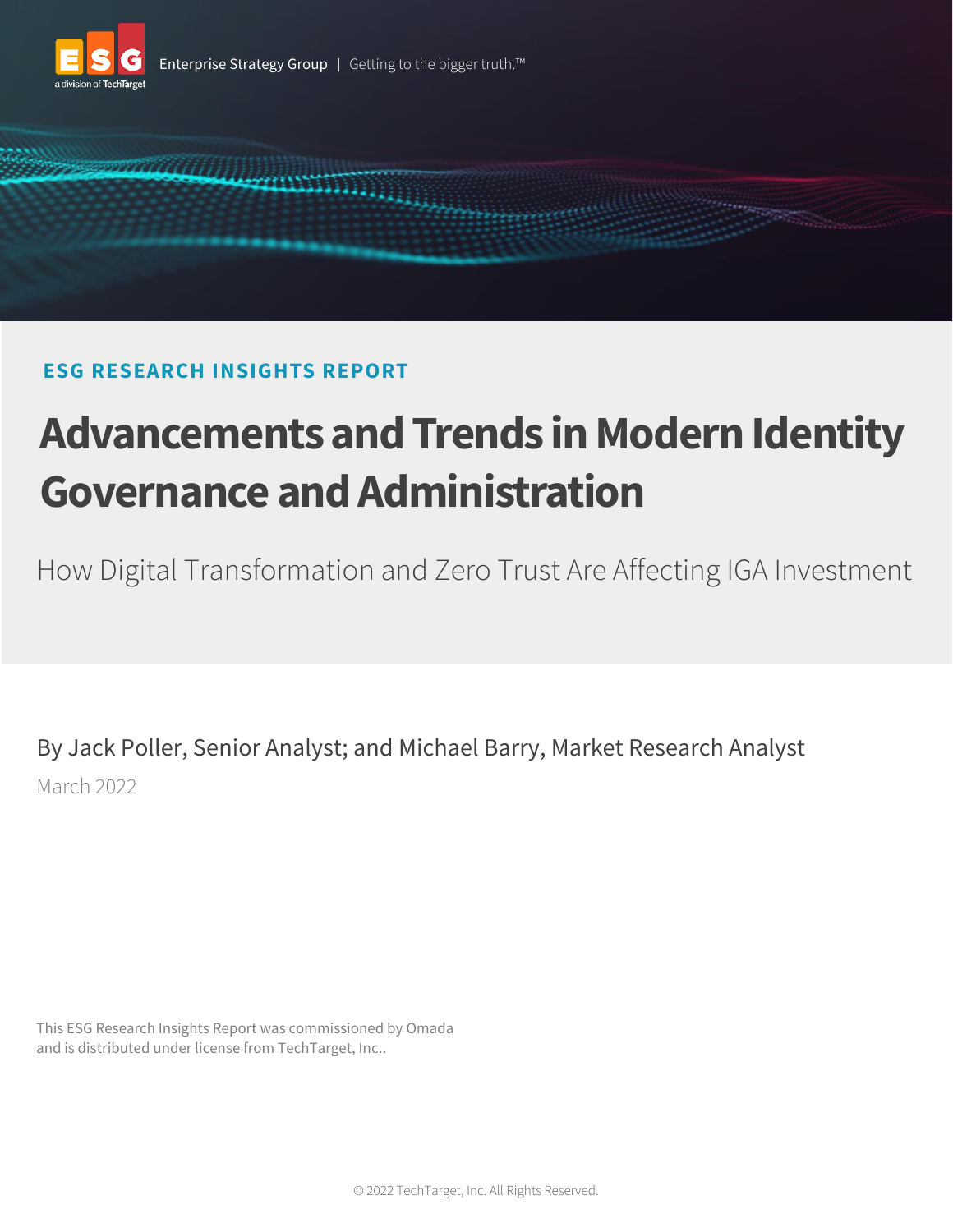## $\overline{2}$

# **Contents**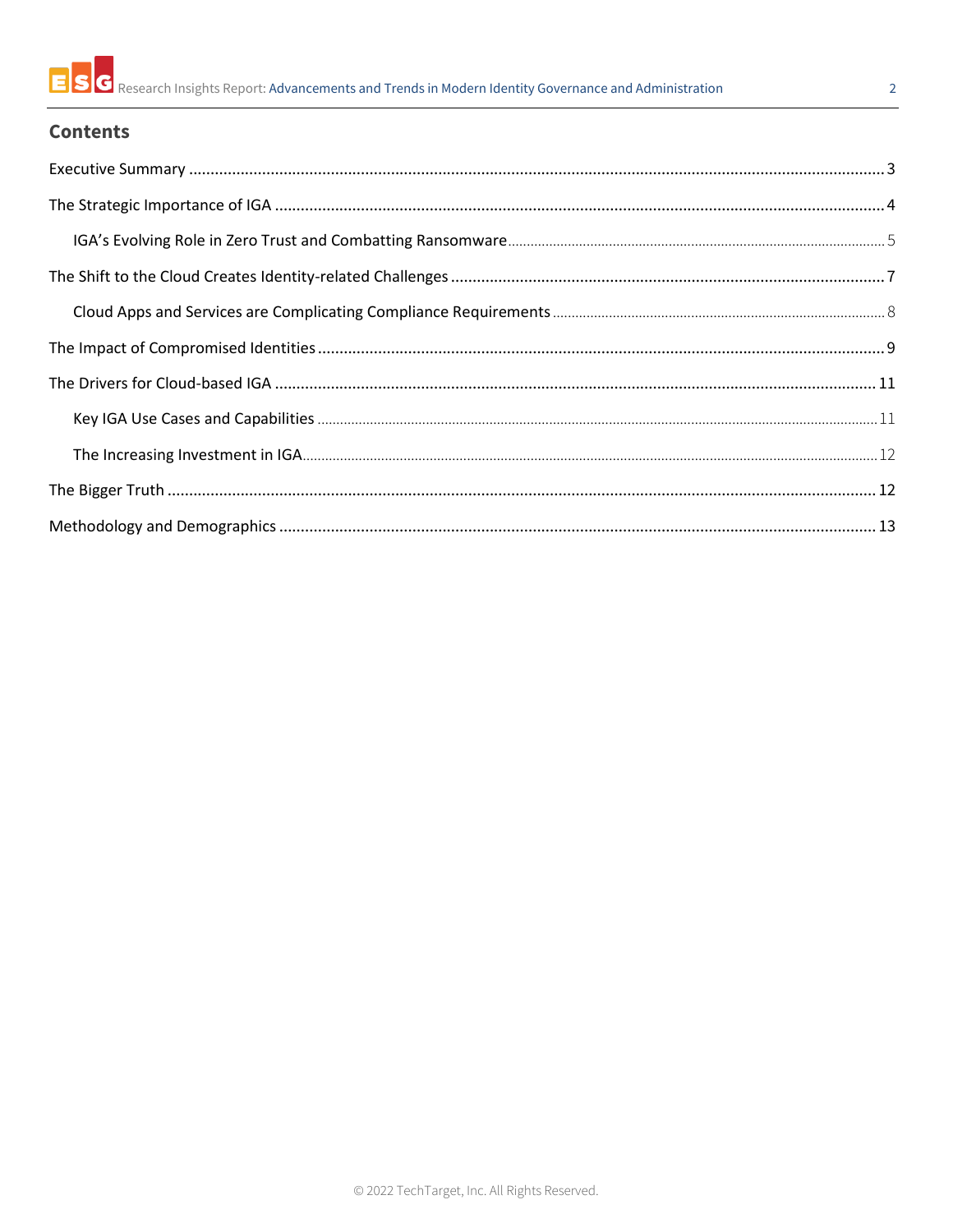# <span id="page-2-0"></span>**Executive Summary**

The modern work environment has been transformed in the last few years. Most organizations are well on the way to completing their digital transformation and have accepted the reality of a hybrid workforce, with a significant portion working remotely part or full time. Thus, organizations need to secure access to a range of cloud-based and on-premises applications and data, which has necessitated modernizing identity and access management (IAM) initiatives.

However, both digital transformation and the hybrid workforce have significantly complicated identity and access management processes and thus have become key drivers for IAM modernization. As a result, the governance of identities and their associated permissions has become a strategic aspect of cybersecurity programs. But identity governance strategically requires a pragmatic approach that balances improving an organization's security posture by protecting critical corporate assets from compromise while also supporting business agility with respect to end-user workflows.

Purposeful controls are required to improve visibility and streamline provisioning without inhibiting employee productivity; that's why a modern approach to identity governance and administration (IGA) is important. But what, exactly, constitutes a modern approach? Modern identity management and governance solutions leverage a cloud-native implementation for scalability and employ analytics and automation to increase efficiency and security, automating fine-grained access control provisioning and identifying and remediating over-provisioned and under-used identities.

In November 2021, Omada commissioned the Enterprise Strategy Group (ESG) to conduct a research study on the role of cloud-based IGA. The research consisted of a survey of 153 cybersecurity and IT operations professionals employed at enterprises (i.e., organizations with 1,000 or more employees) and with direct involvement over their organization's identity governance and administration practices and technologies.

Based upon the research and analysis done for this project, ESG concludes:

- Organizations are re-evaluating their IGA strategies. Hybrid work is a widespread norm. Now that distributed workforces are up and running for the long haul, identities aren't under one or even a handful of roofs anymore. IT teams will need to make sure their IGA implementations are equipped for modern work environments.
- 7 out of 10 business-critical applications will be cloud-based. The expansion of cloud-based applications will only continue. Organizations aren't just moving low-stakes tooling to the cloud. The scalability of cloud is being applied to the most important business applications regularly.
- Provisioning is still difficult and often manual. Forty-nine percent of application access requests are handled manually and 45% need to manually intervene to trace a change made in an HR system. This can get tedious and costly, especially when it's applied to on-/offboarding employees.
- Cloud-based IGA is gaining traction. Organizations are expressing their interest in and understanding of the benefits of cloud-based IGA. When asked how they would implement IGA if they were able to start from scratch, 72% of respondents said they would choose cloud-based.
- Security teams are ready to spend on identity access management. The value of identity security isn't just known by the practitioners anymore; budget holders are aware as well. When asked how IAM budget will compare to the rest of their cybersecurity spending, 91% of respondents said there would be a significant increase.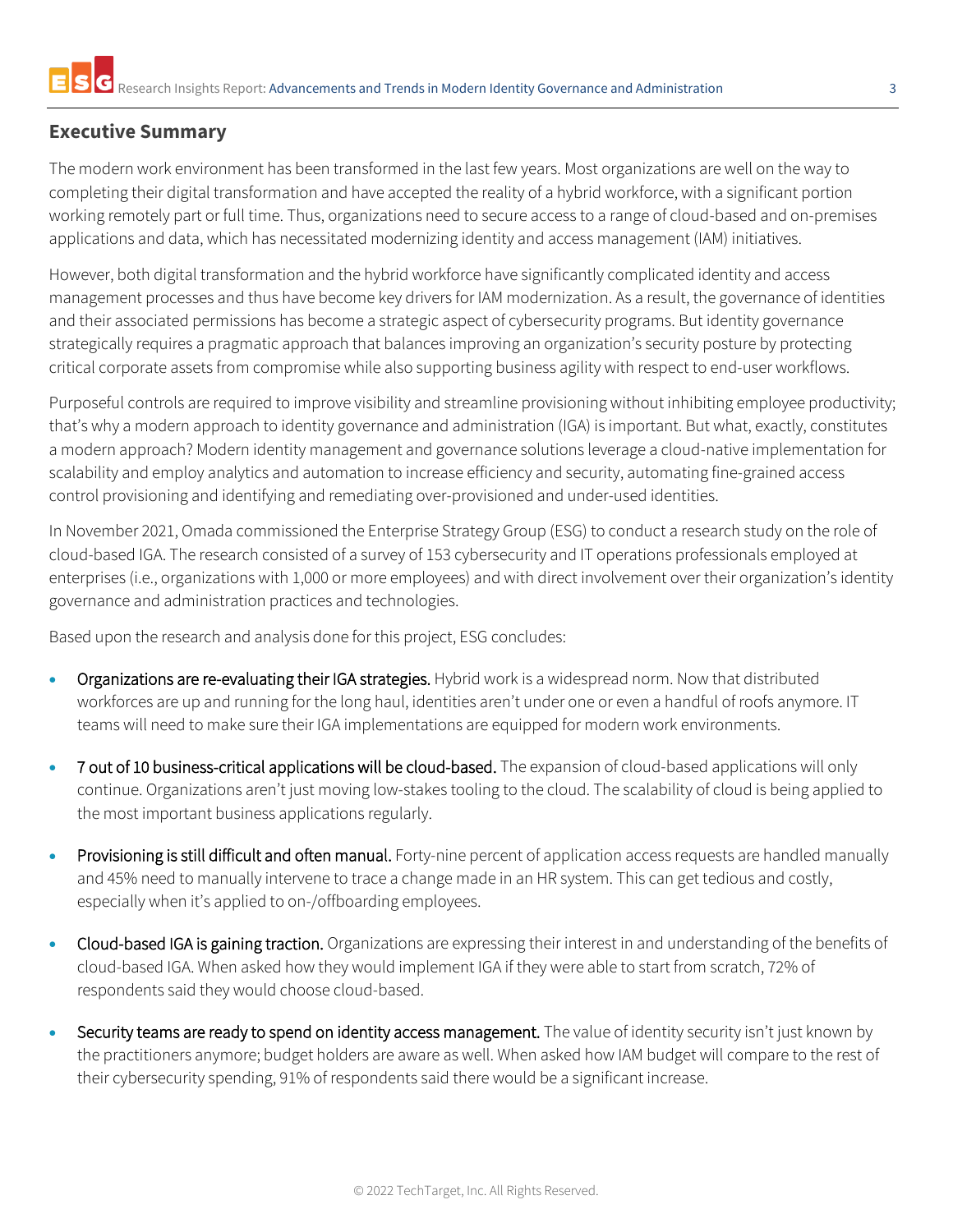# <span id="page-3-0"></span>**The Strategic Importance of IGA**

Workforce identities—employees, contractors, third parties, etc.— have always been a key entry point for cyber adversaries. With hybrid work here to stay, keeping track of credentials and identities is the hardest it's ever been. According to research participants, there will be a 34% year-over-year (YoY) increase in hybrid work, with the workforce splitting time between working at home and in the office. This represents a 21% YoY decrease in full-time employees working in the corporate office.

Equipping the workforce with the tools to work in a hybrid environment was the first step in creating a successful distributed workforce. Now that 51% of employees say they will remain remote or hybrid, organizations need to remain vigilant, maintaining security of people working outside the company walls without impacting productivity. The stress that a distributed workforce is putting on IGA policies is not lost on respondents, as more than half (52%) strongly agree that the need to continue to enable more hybrid and remote-work models required them to reexamine their organization's IGA policies over the past 24 months (se[e Figure 1\)](#page-3-1).

#### <span id="page-3-1"></span>**Figure 1. Hybrid Work's Effect on IGA Policies**

**Please rate your level of agreement with the following statement: The need to continue to enable more hybrid and remote-work models required us to reexamine our organization's IGA policies over the past 24 months. (Percent of respondents, N=130)**



*Source: ESG, a division of TechTarget, Inc.*

With the shift to a hybrid workforce, cloud-based infrastructure and application adoption grew to facilitate the need for flexibility and scale. Organizations often find that SaaS apps are easier to adapt to evolving needs, easier to integrate and scale with other apps, and more readily support the hybrid workforce. Thus, 66% of respondents adopted a cloud-based IGA after reexamining existing IGA strategies (see [Figure 2\)](#page-4-1).

Other changes included investigating zero trust strategies, reported by 52% of respondents, while 50% said they introduced additional automation into processes. Because identity is a fundamental component of trust, a successful zero trust strategy requires a strong foundation for identities and clearly defined least-privilege access policies and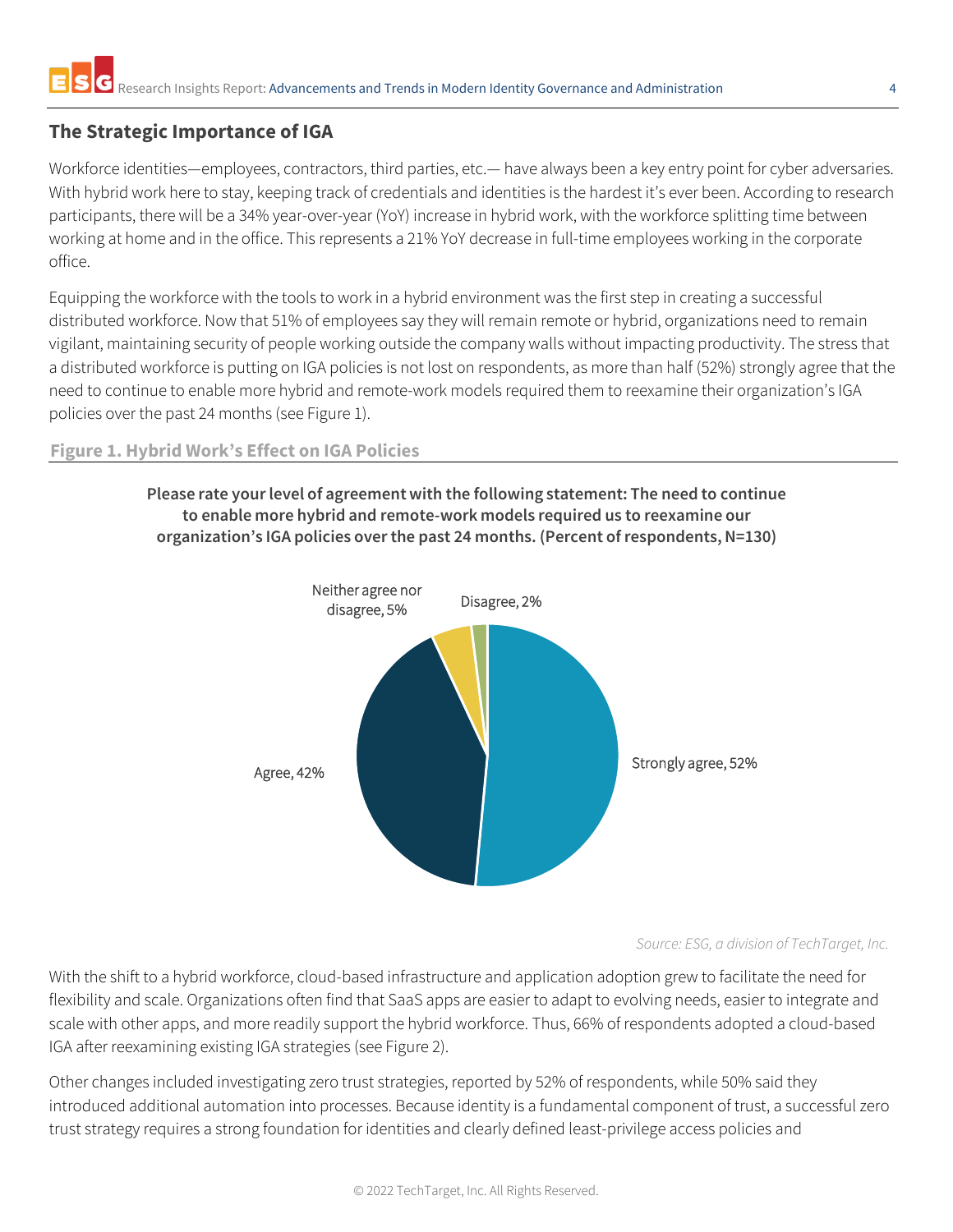implementations. Workers should be able to efficiently and effectively access only the data needed to do their jobs nothing more and nothing less. With zero trust, identity becomes a new perimeter.

A cloud-based IGA tool with comprehensive policies enforced via automation can be a key to ensuring the principle of least-privilege access is applied consistently throughout the organization.

### <span id="page-4-1"></span>**Figure 2. Strategic IGA Changes for Hybrid Work**

#### **What changes (if any) did your organization make as a result of its reexamining of IGA policies due to hybrid/remote-work models? (Percent of respondents, N=122, multiple responses accepted)**



*Source: ESG, a division of TechTarget, Inc.*

With defense-in-depth a core tenet of any cybersecurity program, IGA continues to be ranked as a top 5 security control priority for their organization by 86% of respondents.

# <span id="page-4-0"></span>IGA's Evolving Role in Zero Trust and Combatting Ransomware

It's no secret that ransomware has become a major issue and priority for both CISOs and boardrooms. Ransomware is not just a popular buzzword, it's a real problem: 63% of organizations have suffered a ransomware attack in the last year and more than one-third (36%) are attacked by ransomware monthly or more frequently.<sup>1</sup> Since the ransomware kill chain typically starts with an identity-related attack, organizations are recognizing that IGA is an effective weapon in the fight against ransomware. IGA programs help organizations define and enforce identity and access policies, ensuring the removal of unnecessary access, reducing lateral movement and limiting ransomware blast radius. Thus, 90% of respondents agree that implementing an IGA program is an important aspect of their approach to combatting ransomware.

# **IGA as part of a zero trust network access and/or zero trust application access program saw a 46.4% YoY increase.**

Likewise, identity is a fundamental component of zero trust frameworks—you can't decide to trust without understanding the lay of the land in terms of who has and needs access to what. Thus, organizations recognize that IGA has a role to play in implementing zero trust programs: 87% agree that IGA is an important aspect of their zero trust programs, resulting in increased investment in IGA.

<sup>1</sup> Source: ESG Research Report: *[2022 Technology Spending Intentions Survey](https://research.esg-global.com/reportaction/2022TechnologySpendingIntentionsSurveyRPT/Toc)*, November 2021.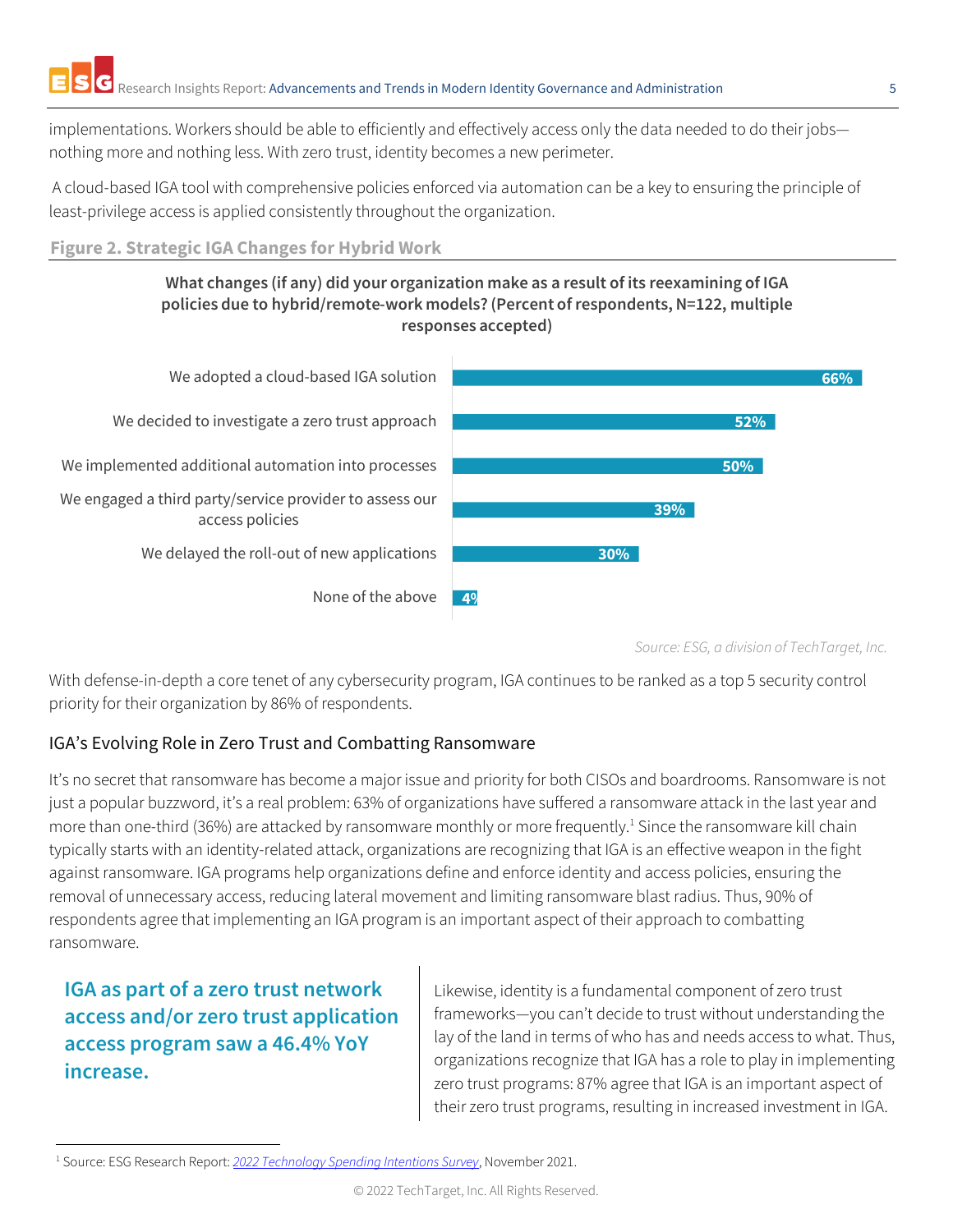In fact, 41% of organizations said that investing in IGA as part of a zero trust network access and/or zero trust application access program will be their most significant investment over the next 12 months, a 46.4% YoY increase (se[e Figure 3\)](#page-5-0).

<span id="page-5-0"></span>**Figure 3. IGA is Important to Combatting Ransomware and Zero Trust**



*Source: ESG, a division of TechTarget, Inc.*

Organizations deploying IGA are focusing on how IGA capabilities directly impact the overall efficiency of an organization's workforce. Improving productivity is at the top of the list of many organizations, with 46% stating that increased workforce productivity would produce the highest tangible ROI. Efficiency improvements were ranked as the most important: 44% indicated that IGA's adaptability to business requirements would most increase IGA ROI, tied with IGA's efficient user account provisioning, and 38% said that IGA's ability to streamline review of privileges would increase its ROI most (see [Figure 4\)](#page-6-1). Organizations see that IGA can increase security without increasing friction in the workplace, improving security effectiveness and increasing efficiency.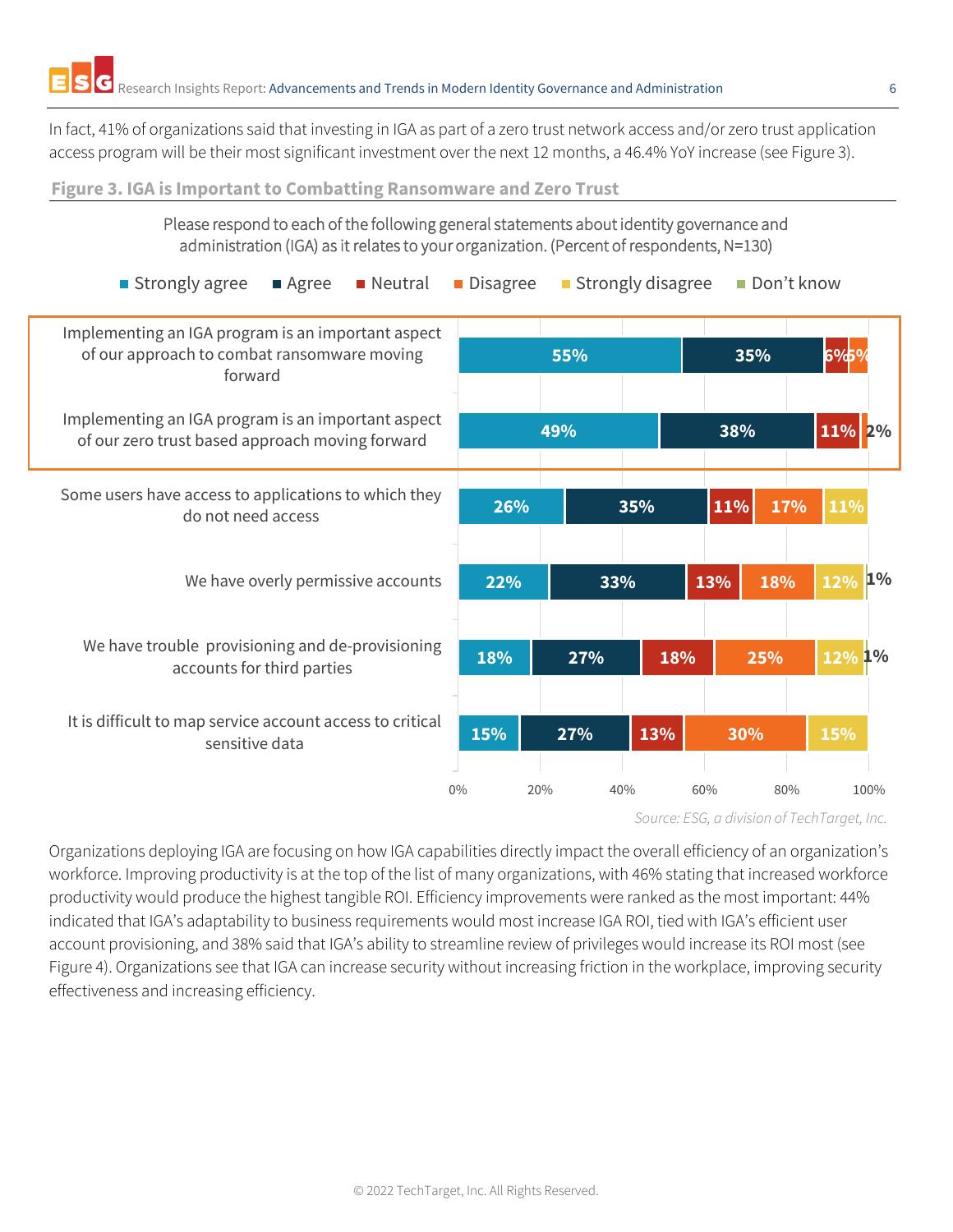#### <span id="page-6-1"></span>**Figure 4. Maximizing ROI on IGA Solutions**

## Thinking of your organization's IGA solution today, if you had to pick a limited number of improvements from the list below, which would increase your organization's return on its IGA investment most? (Percent of respondents)



*Source: ESG, a division of TechTarget, Inc.*

# <span id="page-6-0"></span>**The Shift to the Cloud Creates Identity-related Challenges**

As organizations continue to digitally transform and commit to a hybrid workforce, they are adopting a cloud-first strategy, and more business-critical applications are moving to the cloud. 7 out of 10 new business-critical applications will be deployed in the cloud (see [Figure 5\)](#page-6-2), and 2.2x more new business-critical applications will be deployed in the cloud than on-premises. We expect this shift to the cloud will continue to accelerate, increasing the complexity of the IT environment and presenting organizations with new challenges.

<span id="page-6-2"></span>**Figure 5. Net-new Business-critical Applications**

- **7 out of 10 new businesscritical applications will be deployed in the cloud.**
- **2.2x more new businesscritical applications will be deployed in the cloud than on-premises.**

Net-new business-critical applications (Average number of new apps in the last 24 months = 65)



Applications running on on-premises infrastructure Cloud-based applications (SaaS and/or IaaS-hosted)

*Source: ESG, a division of TechTarget, Inc.*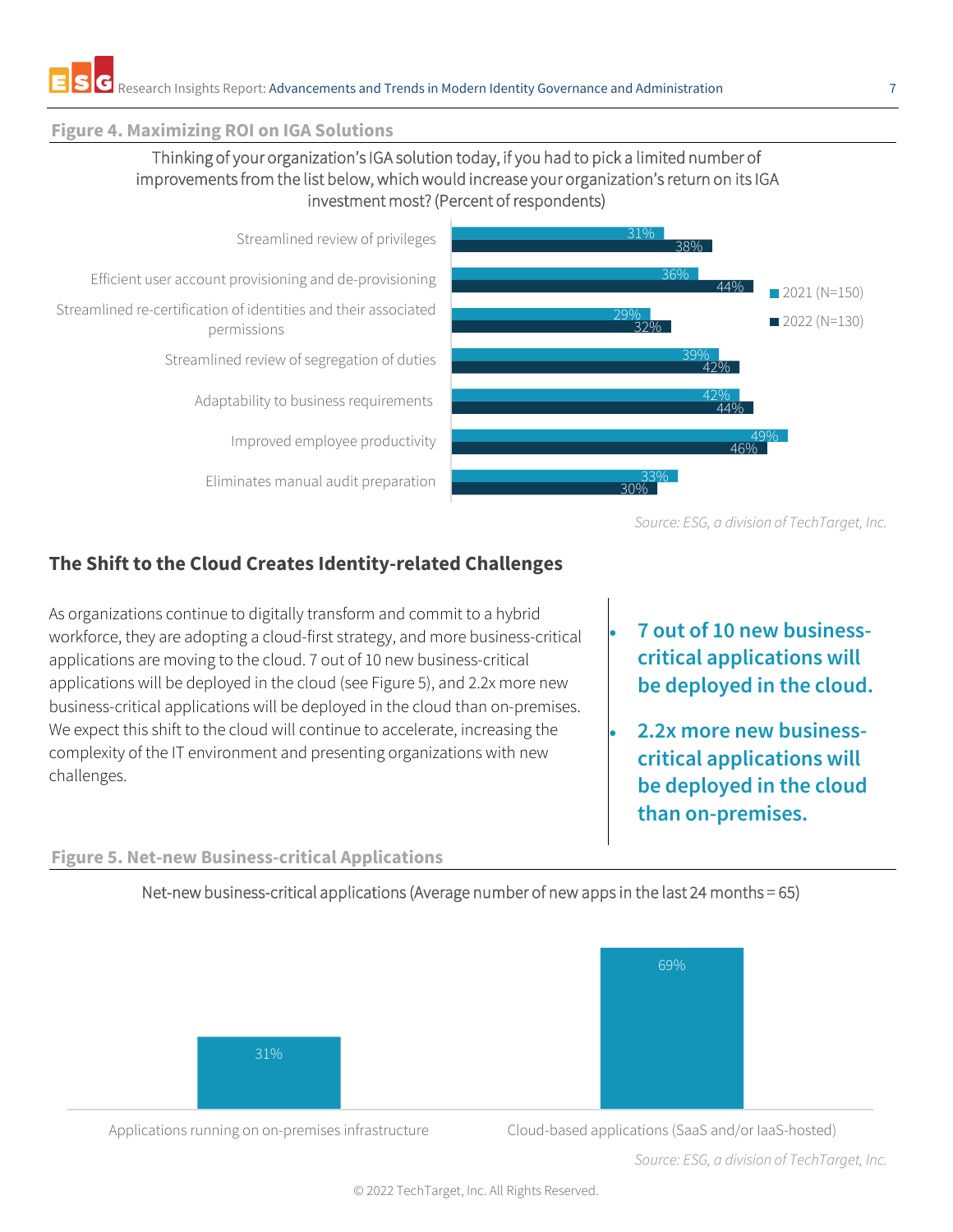### <span id="page-7-0"></span>Cloud Apps and Services are Complicating Compliance Requirements

Sixty-four percent of respondents say that cloud adoption is creating regulatory complexity. One driver of this complexity is the high rate of cloud app growth combined with different access models for each app. Cloud-based applications make it difficult for organizations to identify data ownership and data access. The modern organization needs to develop and apply consistent data access policies across the entire suite of cloud apps. Thus, 68% of respondents agree that cloud services for business-critical applications have complicated IGA programs.

# **51% of respondents say it takes them multiple weeks to identify proper access and permissions for an identity.**

Understandably, many organizations are struggling with developing comprehensive and consistent identity and access policies across the disparate suite of applications: 61% of organizations find integrating new applications challenging from an IGA perspective; respondents are 2.3x more likely to find integrating a new application challenging than easy.

Organizations also struggle with implementing governance for their various business applications. More than half of organizations (51%) require multiple weeks to provision proper access and permissions for an identity. During that time, identities that are under-provisioned to these business-critical apps experience a concomitant loss of business and income. Additionally, 45% of respondents agree that it is difficult to identify which users have access to critical sensitive data, hindering their ability to apply least-privilege access principles and increasing the attack surface.

Managing identities with access policies takes significant effort, impacting the organization's security and efficiency, especially when on- and offboarding employees. New employee productivity is hindered, as 49% of organizations say that it's difficult to provision new identities with proper access on day one, resulting in lost

# **87% say it takes longer than a day to terminate a departing employee's access.**

business productivity. More concerning is that 87% say it takes longer than a day to terminate a departing employee's access, leaving companies' data and infrastructure exposed. Orphaned or valid accounts not disabled or deleted, along with inactive accounts that likely aren't as closely monitored or guarded, have been exploited by attackers and disgruntled and terminated employees to exfiltrate, expose, and destroy sensitive data and hold data and critical infrastructure hostage.

Organizations continue to have challenges managing and governing identities, especially with the growing fluidity of the workforce. Employees are joining, moving, and leaving companies at an unmatched frequency, and companies frequently leverage contractors, temp workers, third parties, and others, all of whom need access. Thus, organizations now are chartered with securing constantly changing identities in a fluctuating IT environment with a growing number of applications. Ensuring permissions are correct and data is secured in a timely manner is more important than ever. Increasing deployment of applications to the cloud and the connectivity of disparate application environments exacerbates IGA efforts.

Integration and automation can address these challenges, improving efficiency, increasing productivity, and accelerating the effort to reduce the attack surface. However, unfortunately, the identity lifecycle is still not automated, forcing admins to spend time and effort on manual, error-prone processes. Only 18% of organizations automatically update a user's access if their role changes. Unfortunately, almost half (45%) of organizations manually enter changes to multiple systems (see [Figure 6\)](#page-8-1). Likewise, 22% of organizations manually review requests for access to applications, and another 28% handle many requests manually, based on context.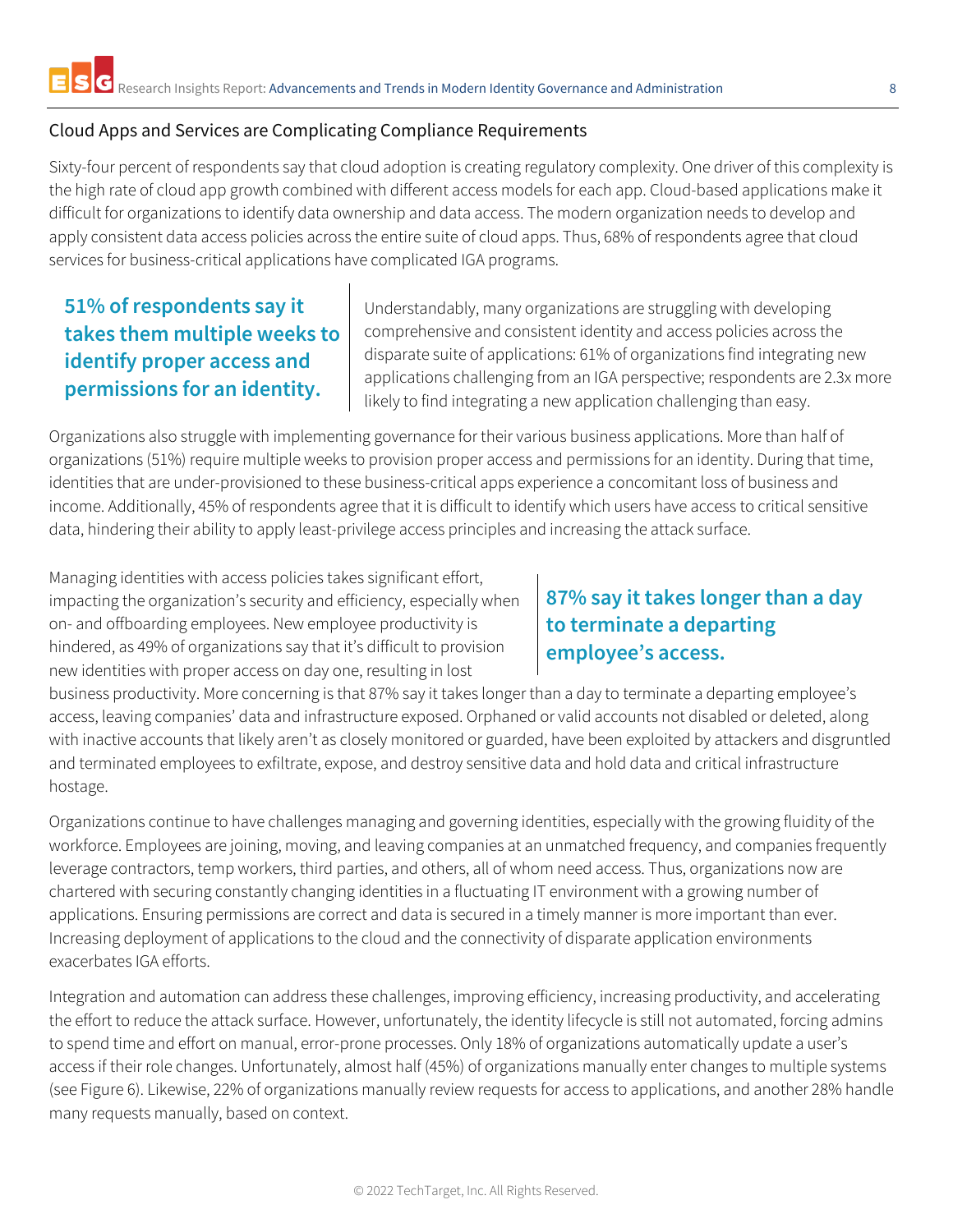#### <span id="page-8-1"></span>**Figure 6. Employee Access Update Procedures**

# **How would you describe your organization's typical process for adapting a user's access rights based on a role change (i.e., when someone joins the organization, changes departments, or leaves the organization)? (Percent of respondents,**



*Source: ESG, a division of TechTarget, Inc.*

# <span id="page-8-0"></span>**The Impact of Compromised Identities**

Organizations are concerned with a multitude of identity-related threats and are paying special attention to account takeovers. Seventy-seven percent are concerned or very concerned that malicious actors will exploit a vulnerability to

compromise a user or service account. Likewise, 76% are concerned or very concerned about the threat of compromised user credentials, and 75% are concerned or very concerned about malware designed to steal credentials (see [Figure 7\)](#page-9-0).

While external threats get the highest visibility, organizations are not forgetting insider threats. The misuse of a privileged account by an employee

# **52% of respondents say they either know or suspect they have experienced financial loss due to a cyber-attack.**

is a concern or serious concern to 73%, and 72% are concerned or very concerned about unauthorized access to sensitive data by employees. Unfortunately, these concerns are not rooted in blind fear or unwarranted cynicism: 52% of respondents say they either know or suspect they have experienced financial loss due to a cyber-attack. The access rights a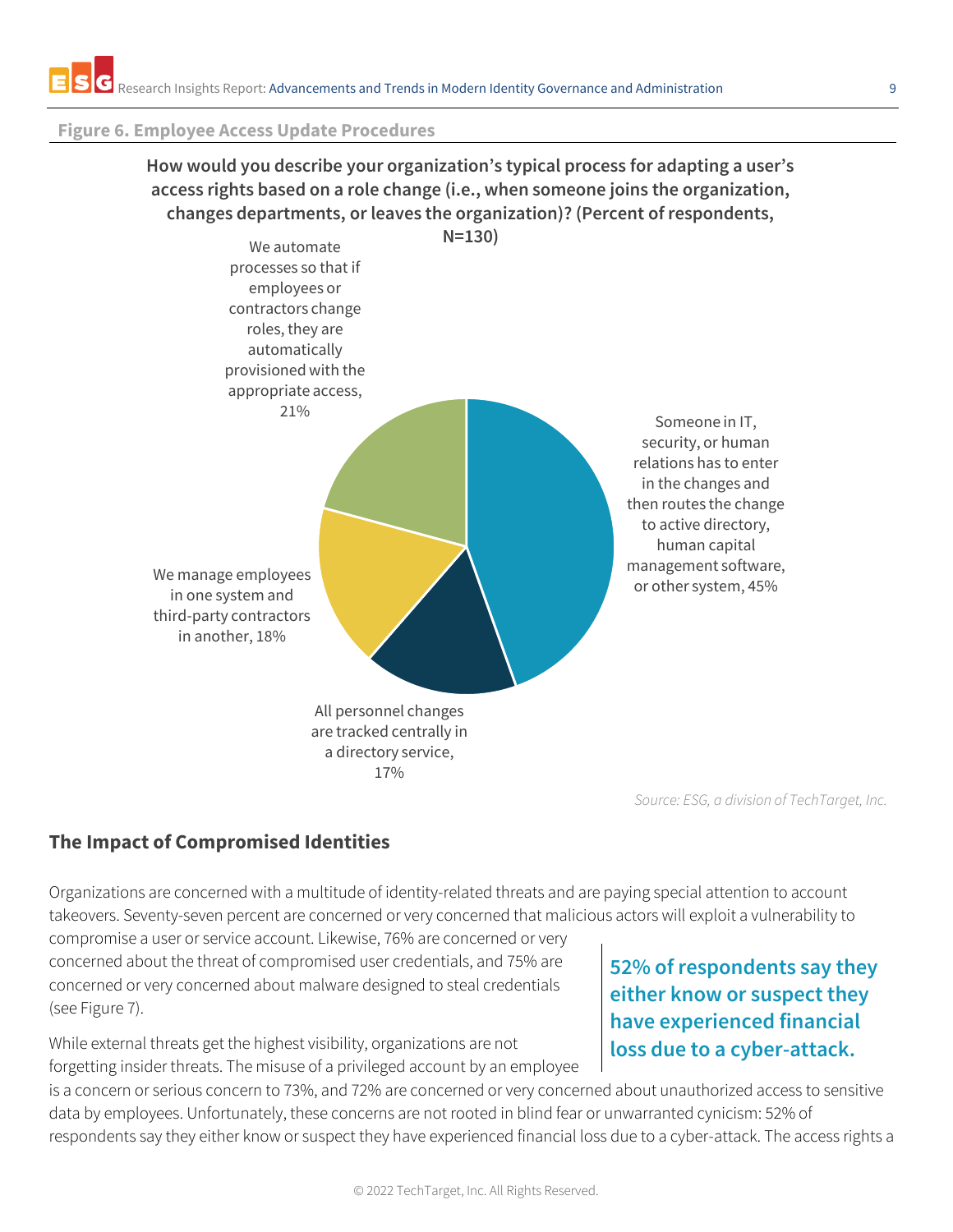user needs to do their job are the same access rights the user abuses to exfiltrate sensitive data. Thus, organizations need to continuously evaluate risks and access policies.

#### <span id="page-9-0"></span>**Figure 7. Identity-related Attacks that Represent the Greatest Risk**

### In terms of the risk level to your organization, how concerned do you believe your organization is with each of the following identity-related types of cybersecurity threats? (Percent of respondents, N=130)



*Source: ESG, a division of TechTarget, Inc.*

The top four factors contributing to data or financial loss due to an identity-related cybersecurity incident in 2021 were:

- Exploit of a vulnerability to compromise a user or service account (42% of incidents).
- Malware designed to steal credentials (38%).
- The misuse of a privileged account by an employee (38%).
- Unauthorized access to sensitive data by an employee (35%).

Attacker tactics, techniques, and procedures (TTP) shift over time as organizations deploy stronger cybersecurity controls and attackers adapt to these changes, and each of these factors saw a significant year-over-year growth in use. The insider threat—unauthorized access by an employee—grew by more than 20% YoY.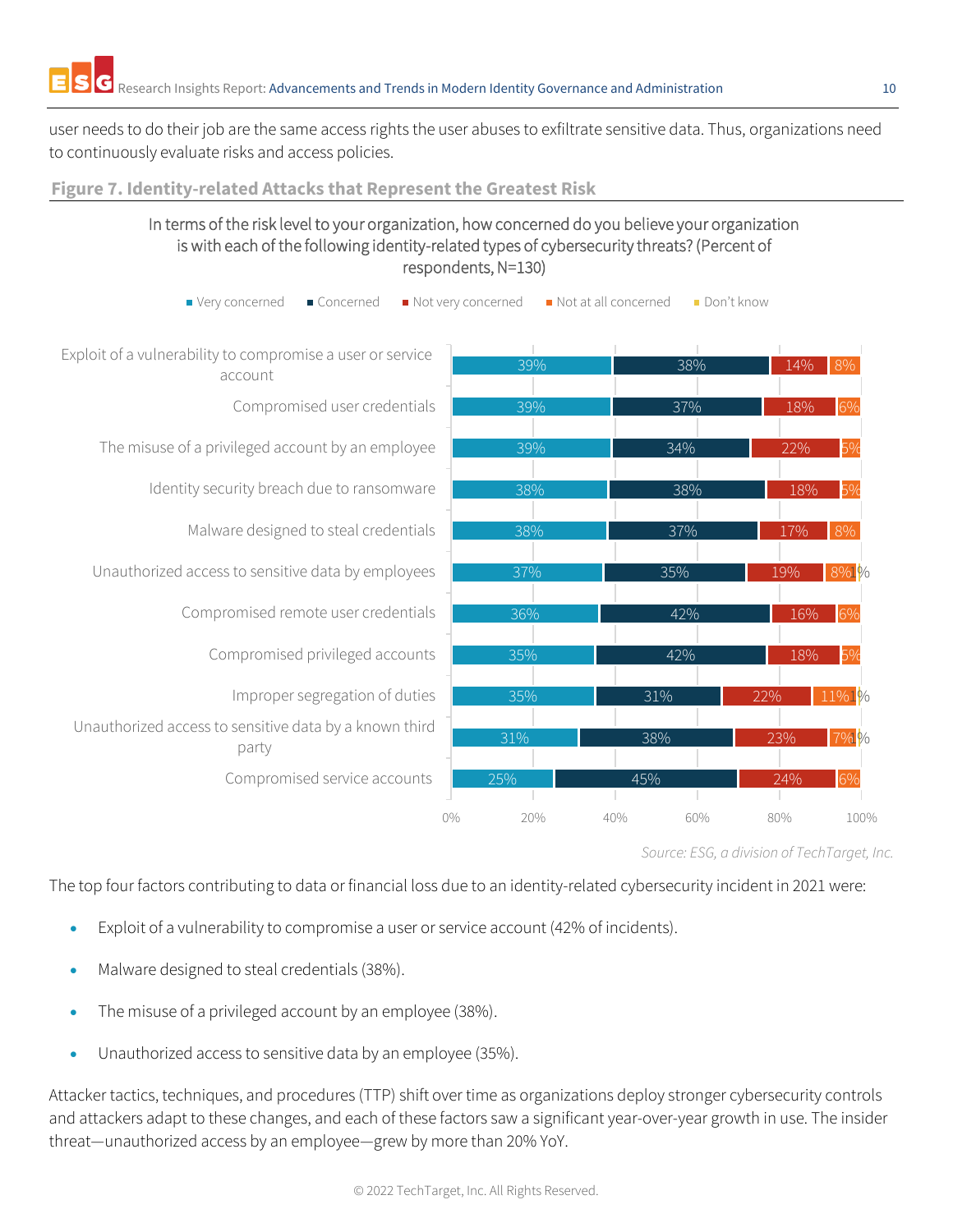While the use of some TTPs declined relative to new TTPs, the tried-and-true TTPs still represent a significant threat to the organization. Leveraging compromised service accounts and compromised privileged accounts dropped by 22% YoY. However, both of those factors contributed to 31% of data or financial loss in 2021.

# <span id="page-10-0"></span>**The Drivers for Cloud-based IGA**

Cloud-based consumption of IGA is actively underway, as 73% of organizations use a cloud-based IGA today, up from 51% a year ago. What is driving the shift to cloud-based IGA?

In addition to conforming with the shift to cloud-first initiatives, the primary benefits of cloud-based IGA, according to respondents, center around efficiency and scale. Forty-two percent value the ability to perform analytics in the cloud, eliminating the need for on-premises appliances. Likewise, 40% value cloud scalability and elimination of the need to manage IGA management servers. Cloud-based IGAs expedite and automate delivery of new features without evaluating and installing software patches and releases, a primary benefit cited by 38% of respondents.

Organizations also value the traditional benefits that accrue from adopted cloud-delivered applications, including a reduction in the number of FTEs needed to manage the solution and the elimination of both CapEx and OpEx to procure and manage on-premises IGA management servers. Altogether, the benefits of cloud delivery are so strong that 72% of respondents said that if they were to start over from scratch, they would deploy a cloud-based IGA solution.

## <span id="page-10-1"></span>Key IGA Use Cases and Capabilities

Organizations deploying IGA platforms are focusing on managing identity program. According to respondents, the primary use case for IGA will be sourcing and maintaining identity data, cited by three-quarters (74%), while 72% are planning to use IGA for role management (22% YoY growth).

Increasing efficiency and security by automating certain identity tasks is another area of growth with 70% planning on automating auditing and reporting; two-thirds (68%) planning to leverage automated removal of excessive, unneeded, and unused permissions; and 68% planning on using automated provisioning features (36% YoY growth).

Organizations are also proposing to leverage the computational power, data lakes, and AI capabilities of cloud-delivered IGA solutions. Seventy-two percent will gather identity analytics, and 55% will mine data for appropriate use of roles and data access (36% YoY growth).

The most desirable features of a new IGA solution map to three key pillars of IGA: security, efficiency, and compliance. Respondents ranked efficiency as most important, with cloud delivery options and the ability to adapt the IGA solution to the organization's specific requirements both favored by 45%, and the ability to connect to various applications and infrastructure favored by 42% (see [Figure 8\)](#page-11-2). Respondents improve security by applying artificial intelligence to identify and prevent identity-related threats, as well as automating tasks that are otherwise reliant on error-prone manual processes.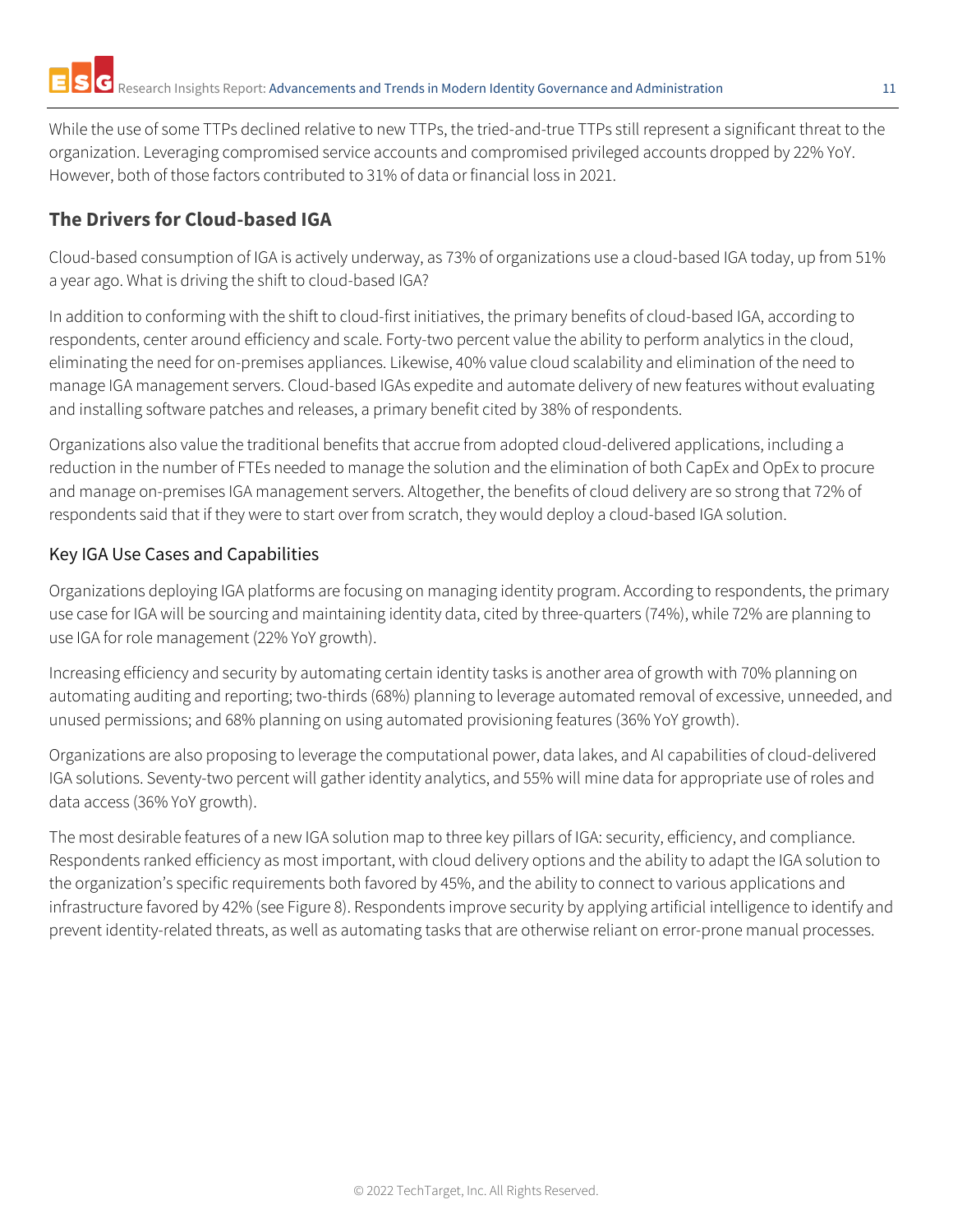#### <span id="page-11-2"></span>**Figure 8. IGA Adoption Drivers**

#### If your organization were evaluating a new IGA solution for deployment, which of the following characteristics would be most important? (Percent of respondents, N=130, three responses accepted)



*Source: ESG, a division of TechTarget, Inc.*

#### <span id="page-11-0"></span>The Increasing Investment in IGA

Organizations have come to realize the importance of identity in cybersecurity. Most ransomware attacks, and many other cybersecurity threats, leverage identity as the entry point into the infrastructure. Securing identities and implementing zero trust solutions require investment. Most respondents, 91%, shared that their organization's identity and access management spending will increase over the next 12 months (8% YoY growth), with 47% expecting investments to substantially increase (62% YoY growth) relative to other areas of cybersecurity. Increasing the investment enables organizations to expand their IGA programs to support a broader set of use cases, increasing security and optimizing business efficiencies and user output.

## <span id="page-11-1"></span>**The Bigger Truth**

This research clearly highlights the continued and growing importance of identity governance and administration for improved compliance and enhanced efficiency without compromising cybersecurity. The digital workplace, cloud-first strategies, the hybrid workforce, the prominent role of identities in cybersecurity attacks, and the rise of zero trust make securing, managing, and enabling all identities a strategic imperative. Many organizations will invest in a cloud-based IGA as part of modernizing their identity security programs.

Full-featured, cloud-based IGA systems enable organizations to improve both the efficiency and effectiveness of their identity management processes while leveraging advanced analytics and artificial intelligence to identify and remediate identity-related threats and attacks. Organizations also recognize that cloud-based IGA solutions reduce the total cost of ownership relative to traditional on-premises systems. With so many drivers for and benefits of identity management modernization in place and more likely to intensify, it is ESG's opinion that IGA projects are a top strategic priority. The improved efficiency, scale, automation, and reduced TCO that can be experienced from today's cloud-delivered identity management and governance systems make the functional benefits of identity and access governance more attainable than ever.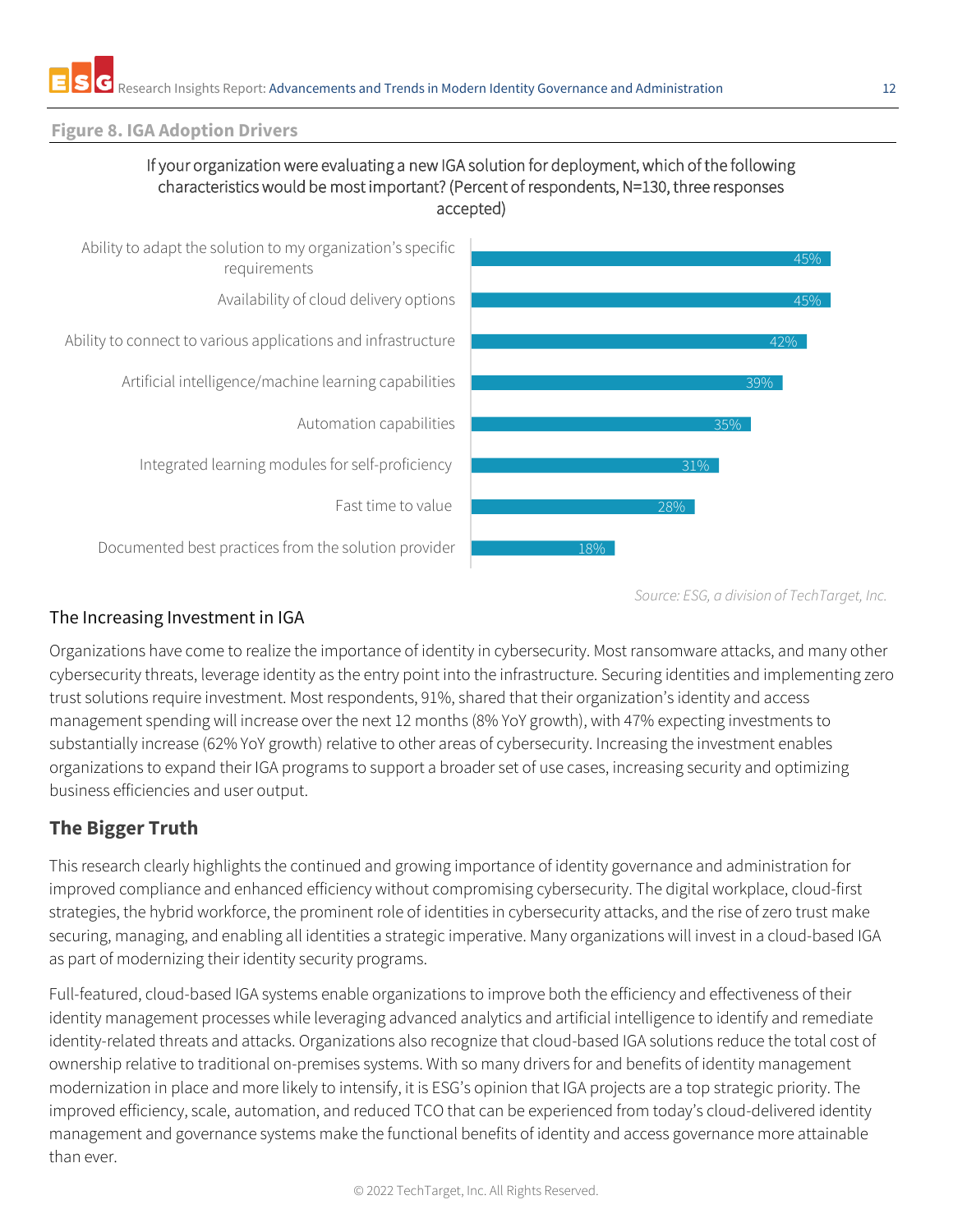# <span id="page-12-0"></span>**Methodology and Demographics**

To gather data for this report, ESG conducted a comprehensive survey of cybersecurity and IT operations professionals employed at enterprises (i.e., organizations with 1,000 or more employees) and with direct involvement over their organization's identity governance and administration practices and technologies. All respondents were based in the United States. The survey was fielded between November 10, 2021 and November 19, 2021. All respondents were provided an incentive to complete the survey in the form of cash awards and/or cash equivalents.

After applying data quality control best practices and screening the remaining completed responses (on several criteria) for data integrity, a final sample of 153 respondents remained. The margin of error for a sample size of 153 is + or - 8 percentage points. [Figure 9](#page-12-1) - [Figure 12](#page-14-0) detail the demographics and firmographics of the respondent base.

*Note: Totals in figures and tables throughout this report may not add up to 100% due to rounding.*

### <span id="page-12-1"></span>**Figure 9. Respondents' Current Responsibility**



*Source: ESG, a division of TechTarget, Inc.*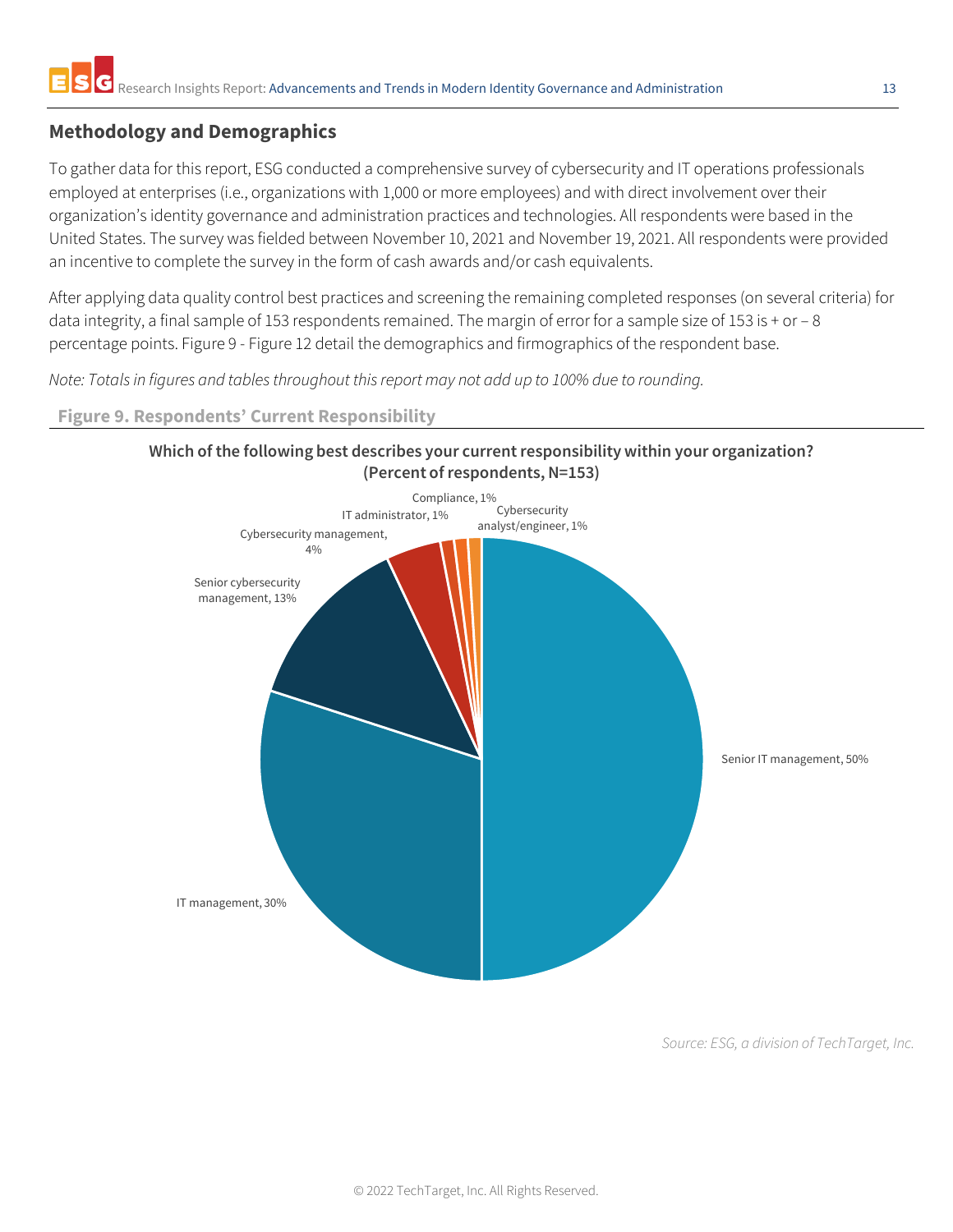#### **Figure 10. Respondents by Number of Employees**



#### How many total employees does your organization have worldwide? (Percent of respondents, N=153)

*Source: ESG, a division of TechTarget, Inc.*

## **Figure 11. Number of Identities Managed**

Approximately how many digital identities does your organization manage today (please include identities associated with both your organization's employees, but also contract workers, vendors, and partners, but exclude customers)? (Percent of respondents, N=153)